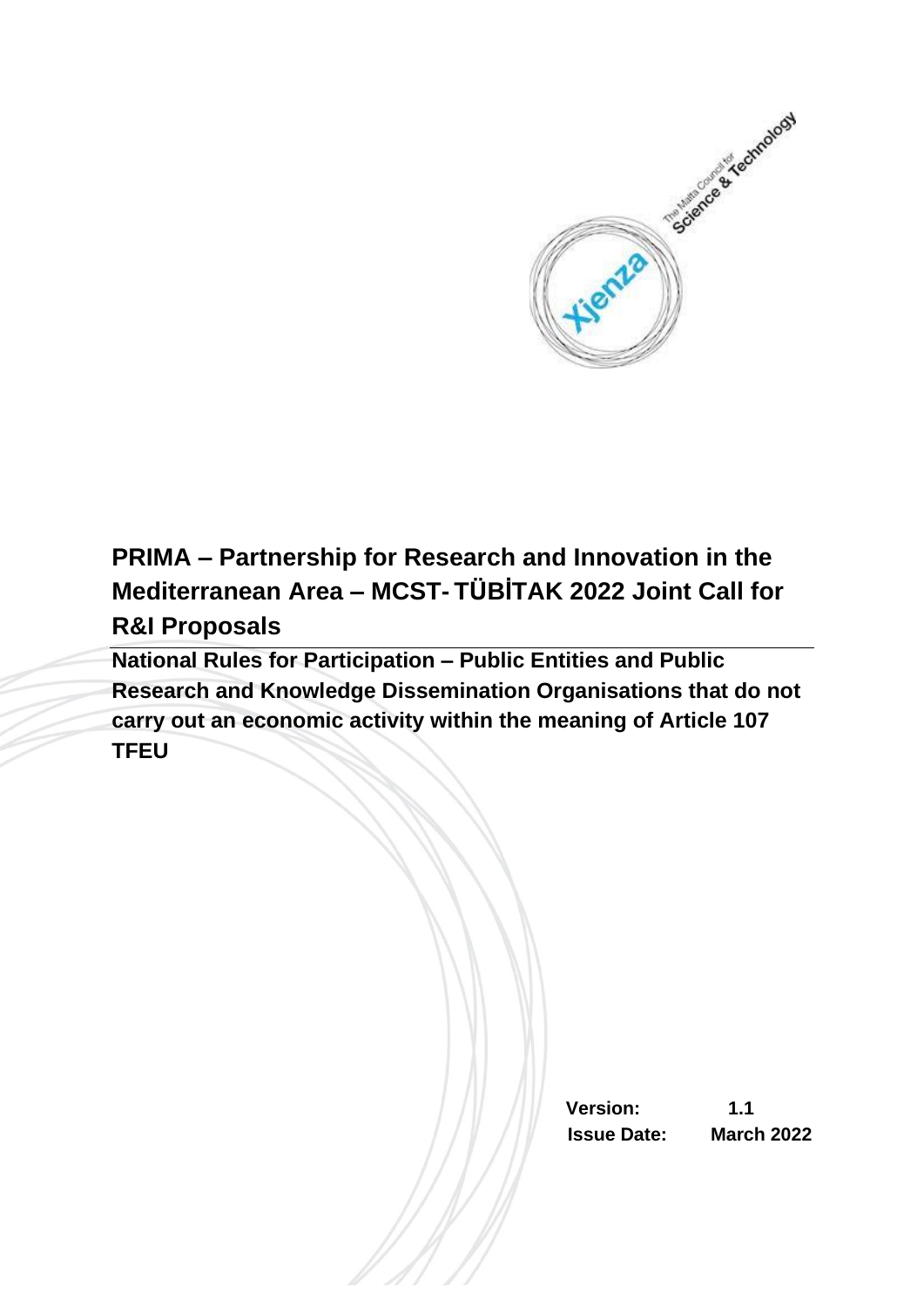# **Table of Contents**

| $\mathbf 1$ . |  |
|---------------|--|
| 1.1           |  |
| 1.2           |  |
| 1.3           |  |
| 2.            |  |
| 2.1           |  |
| 3.            |  |
| 3.1           |  |
| 3.2           |  |
| 3.3           |  |
| 3.4           |  |
| 3.5           |  |
| 3.6           |  |
| 4.            |  |
| 4.1           |  |
|               |  |
| 4.2           |  |
| 5.            |  |
| 6.            |  |
| 6.1           |  |
| 6.2           |  |
| 6.3           |  |
| 6.4           |  |
| 7.            |  |
| 7.1           |  |
| 7.2           |  |
| 7.3           |  |
| 7.4           |  |
| 7.5           |  |
| 7.6           |  |
| 7.7           |  |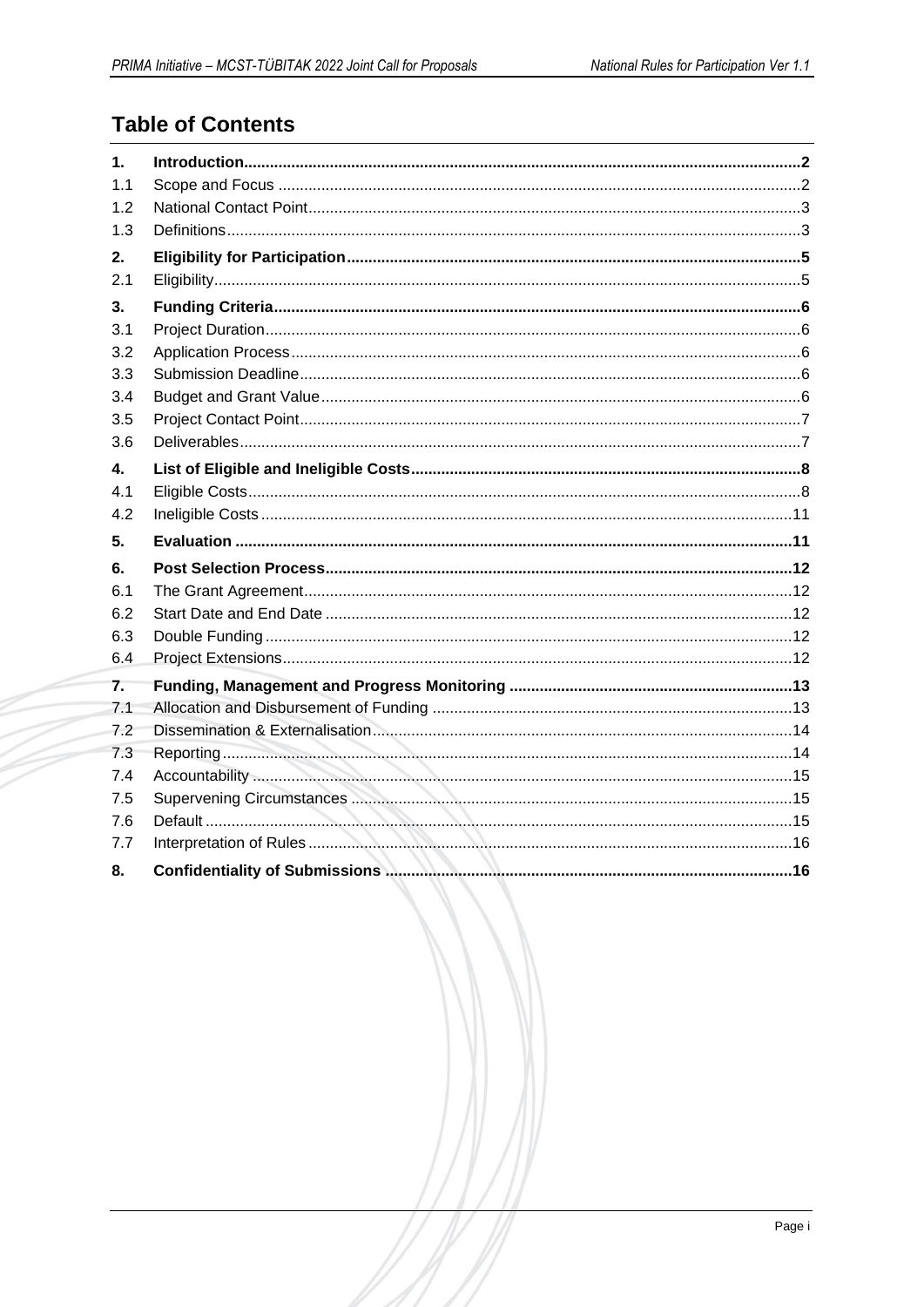# <span id="page-2-0"></span>**1. Introduction**

Funding Party: Malta Council for Science and Technology for and on behalf of the Foundation for Science and Technology, Villa Bighi, Kalkara, KKR 1320 Malta

## <span id="page-2-1"></span>**1.1 Scope and Focus**

The Partnership for Research and Innovation in the Mediterranean Area (PRIMA) is an initiative launched by 19 Euro-Mediterranean Countries, including 11 EU States (Croatia, Cyprus, France, Germany, Greece, Italy, Luxembourg, Malta, Portugal, Slovenia and Spain) and 8 non-EU Countries (Algeria, Egypt, Israel, Jordan, Lebanon, Morocco, Tunisia and Turkey) to participate in an EU joint research and innovation programme.

The PRIMA Programme aims to strengthen the research and innovation capacities in the fields of:

- Water management
- Farming systems<br>- Agro-food value of
- Agro-food value chains

The Malta Council for Science and Technology (MCST) and the Scientific and Technological Research Council of Turkey (TÜBITAK) (herein referred to as 'Managing Authorities'), aims to bilaterally support cooperation in Science, Technology and Innovation through a bilateral Call for funding.

This Call is an integral part of the PRIMA Programme, as it aims to support R&I in the three priority areas defined in the PRIMA SRIA (Strategic Research & Innovation Agenda). Successful projects supported through this Call, will assist researchers and innovators from Malta and Turkey to strengthen their scientific expertise and network, which can eventually help facilitate further collaboration in future annual PRIMA Section 1 and Section 2 Calls.

Within the scope of this joint call, two types of joint projects will be supported: 1. Research Projects and 2. R&D and Innovation Projects. The Call operates through a one-stage submission process. One joint application form is to be filled, and both MCST and TÜBİTAK will need to receive a copy of this application by the designated deadline. Each Managing Authority has its own National Rules & Regulations. Applicants will need to ensure that they abide by their own Managing Authority's National Rules for Participation.

Each project proposal must be in accordance with the following:

- The proposed project must meet all eligibility conditions described in the Call Text.
- The Turkish and Maltese applicants shall need to form a project consortium and prepare a joint scientific project proposal. Unilateral project applications shall not be accepted.
- Proposals must directly address the aim of the Call and need to clearly align with **at least one of the three priority areas of PRIMA** (i.e., Water Management, Farming Systems and Agro-food value chains).
- Proposals should strive to be **balanced** between the two countries with respect to the **volume of work and activities** and in terms of **funding**.
- Each collaborating side must have **one Principal Investigator (PI),** representing the proposal consortium for each country. The PI from each country shall assume the role of Lead Applicant and will be responsible to submit the Joint Application Form to the Managing Authority of his/her country. In addition, the Malta-based Lead Applicant must submit a National Administrative Form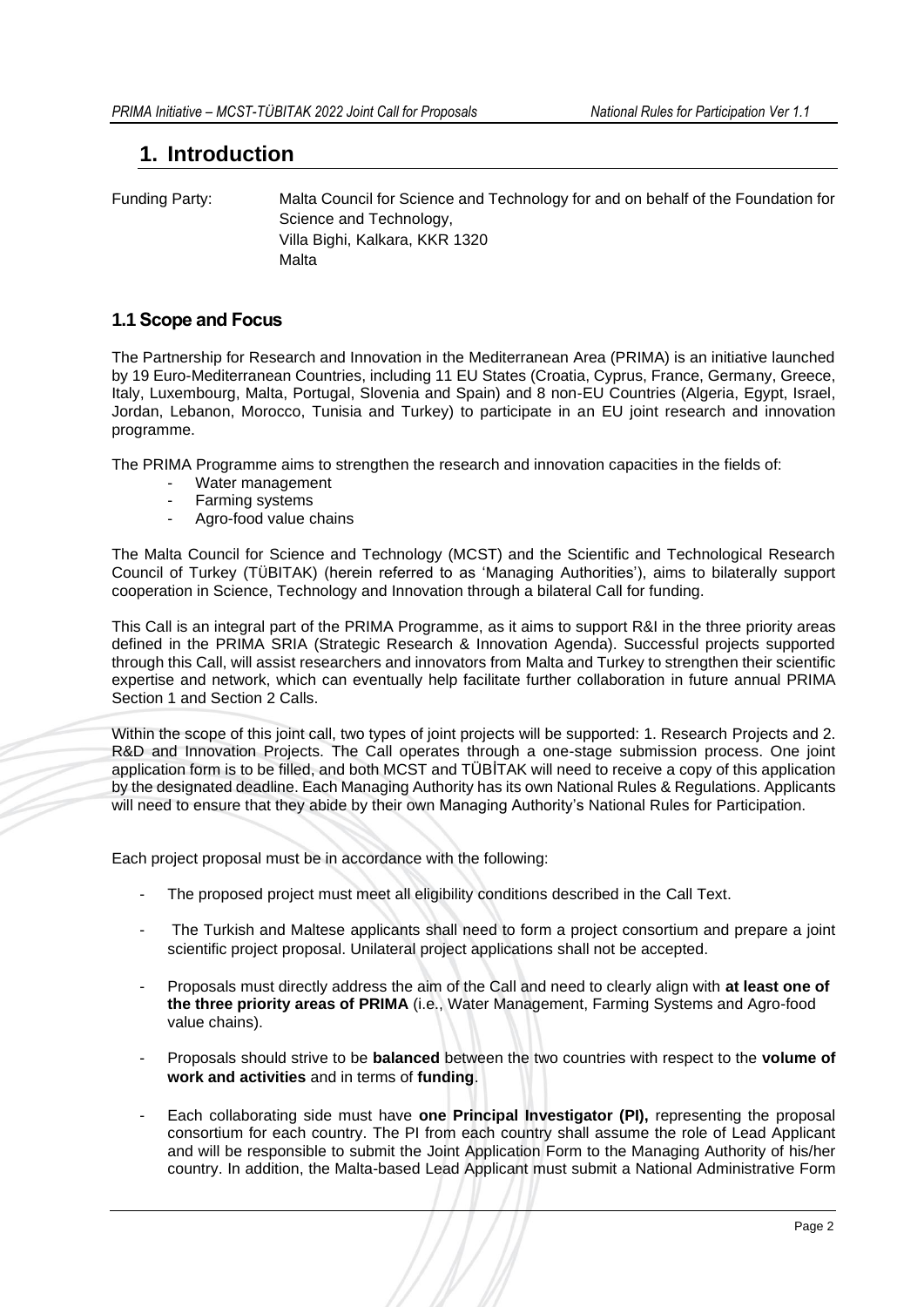and Annexes to MCST on behalf of the local consortium. Malta-based project partners may choose to submit their own annexes directly to MCST.

- Based on the respective bilateral agreement between TÜBİTAK and MCST, each party will cover the costs of their own national applicants.
- While submitting the application form, the costs which are requested for the scope of the project must be stated in detail and justified. In case of any exchange of researcher/s to be made within the scope of the projects, the sending party must meet all the travel expenses.
- Each National Applicant shall need to consult with the **National Rules for Participation** imposed by the corresponding Managing Authority. Applications which are found to be ineligible by one of the Managing Authorities will automatically render the whole proposal ineligible.
- Only proposals that have a **signed cooperation and IP agreement** amongst the consortium partners will be considered.
- Applicants are eligible to submit **more than one proposal** under the Call. However, for proposals that have the same PI, and in the event that both are chosen for funding, only one of the projects will proceed to be funded.
- Proposals need to be written electronically and in **English**.
- The eligibility of each applicant shall be verified with respect to the national criteria published in these National Rules for Participation.
- Funding under this joint initiative is made available on the basis that an Applicant does not benefit from any other grant or financial incentive in respect to the expenses related to the execution of the project.

# <span id="page-3-0"></span>**1.2 National Contact Point**

Correspondence should be directed to:

The Malta Council for Science & Technology Villa Bighi, Kalkara KKR 1320, Malta E-mail: [prima.mcst@gov.mt](mailto:prima.mcst@gov.mt)

### <span id="page-3-1"></span>**1.3 Definitions**

**Applicant** means anyone eligible for participation in a Project in terms of these Rules for Participation and who consequently applies for funding under this joint initiative.

**Arm's length** means that the conditions of the transaction between the contracting parties do not differ from those which would be stipulated between independent enterprises and contain no element of collusion. Any transaction that results from an open, transparent, and non-discriminatory procedure is considered as meeting the arm's length principle.

**Council** refers to the Malta Council for Science and Technology.

**Eligible direct costs** are those costs incurred directly by the national beneficiaries during the duration of the project and used primarily for the purpose of achieving the objectives of the project. All eligible expenses must be incurred between the Start Date and the End Date of the Project and must be limited to the budgeted value.

**End Date** means the date when the Project Period, having commenced on the Start Date, expires. The Project Period is the time required to execute the Project as indicated in the grant agreement.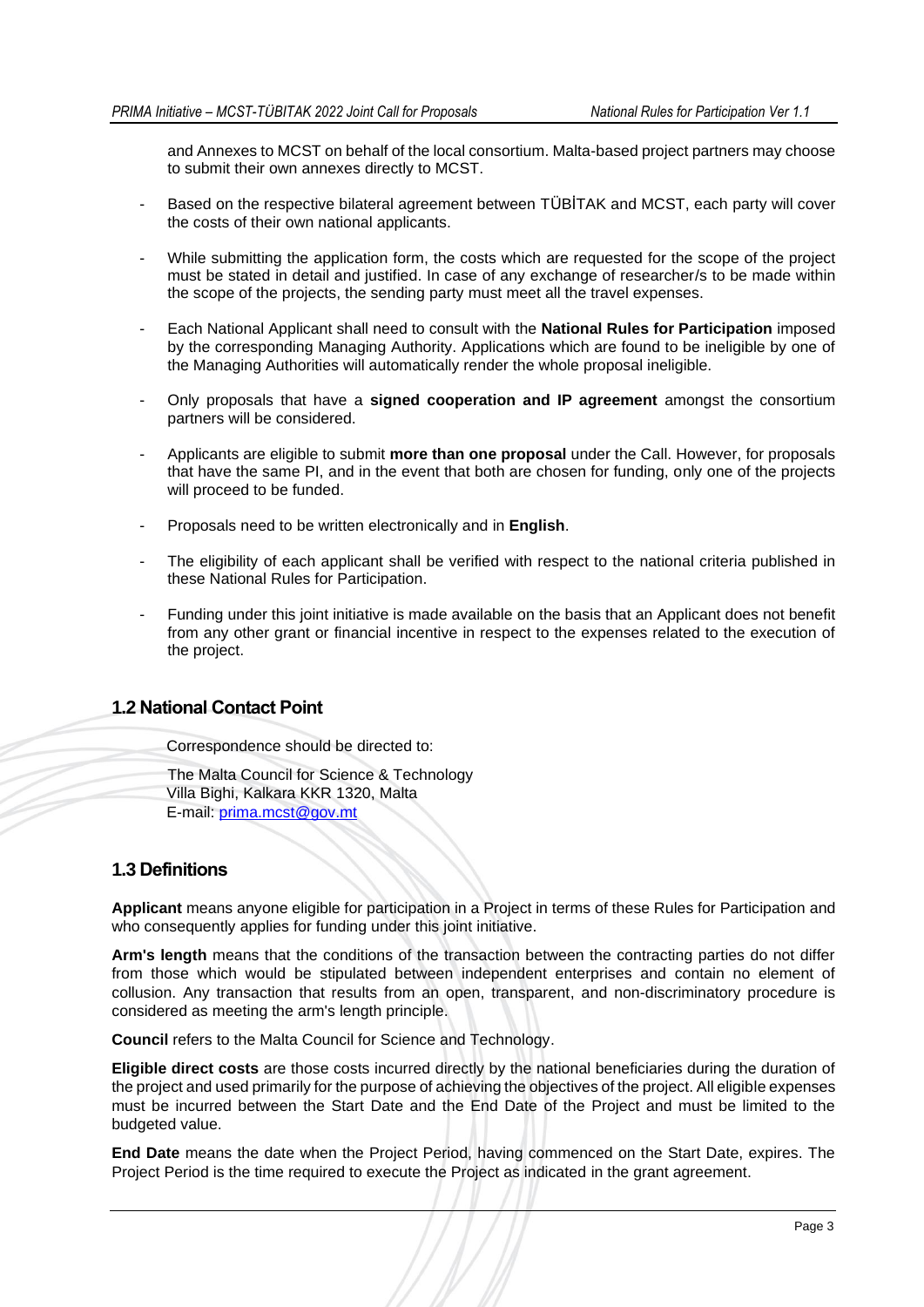**Innovation** is defined as the internationally novel scientific/technological development of a technological process, product or service. Also, the definition of innovation within the same context can also be applied to non-novel, yet step-change/ground-breaking enhancement of existing technological processes, products, or services, or even the application of existing knowledge to new novel applications of these solutions to deliver step-change competitiveness through such an application.

**Legal Entity** means any entity created within the European Union, having an operating base in Malta and which has legal personality, which may, acting under its own name, exercise rights and be subject to obligations.

**Partner** is defined as a partner entity in a local consortium that collaborates with the Lead Applicant and other project partners (if applicable). .

**Project Contact Point** is the individual, appointed to act on behalf of the Applicant and who is responsible for communicating with the Council about the Project.

**Personnel costs** means the costs of researchers, technicians and other supporting staff to the extent employed on the relevant project or activity.

**Principal Investigator (PI)** is the representative of one of the local beneficiaries of a project consortium that is responsible for all communications with MCST and the consortium partners, from proposal submission to project end. He/she will have the responsibility of ensuring that all the project partners involved in the consortium are eligible and supervises the project workflow with the help of WP leaders. Additionally, he/she will be required to submit the project Application Form(s) on behalf of the local consortium and must also compile and submit reports / deliverables to the funding bodies which in turn will relay these documents to MCST. Can also be referred to as **Principal Coordinator or Lead Applicant**.

**Project Grant** means the granted funding provided.

**Project Value** means the entire project budget needed by the collaborating applicant(s) in a local consortium to carry out all the project tasks, including any co-financing.

**Public Entity** is any Ministry, Department, Entity, Authority, Public Commission, Public Sector Foundation or a similar organisation that does not carry out an economic activity within the meaning of Article 107 TFEU and that exercises public power, or else acts in its own capacity as public authority, where the activity in question forms part of the essential function of the State or is connected with those functions by its nature, its aim and the rules to which it is subject. However, the classification of a particular entity as an undertaking depends entirely on the nature of its activities, and the overriding criterion of consideration is whether it carries out an economic activity or not, e.g., an entity that is formally part of the public administration may nevertheless have to be regarded as an undertaking within the meaning of Article 107(1) of the Treaty. Thus, an entity that carries out both economic and non-economic activities is to be regarded as an undertaking only with regards to the former. In this case, if the economic activity can be separated from the exercise of public powers, then that entity acts as an undertaking in relation to that activity and the financing, the costs and the revenues of that economic activity shall be accounted for separately from the other non-commercial activities.

If an economic activity cannot be separated from the exercise of public power, the activities exercised by that entity as a whole, remain connected with the exercise of those public powers and therefore fall outside the notion of an undertaking.

**Research and Development** is defined as the systematic investigation, work or research carried out in any field of science or technology through experiment, theoretical work or analysis undertaken in order to acquire new knowledge, primarily directed towards a specific practical aim or objective, and includes:

- a) **Fundamental Research** means experimental or theoretical work undertaken primarily to acquire new knowledge of the underlying foundations of phenomena and observable facts, without any direct commercial application or use in view
- b) **Industrial Research** means the planned research or critical investigation aimed at the acquisition of new knowledge and skills for developing new products, processes or services or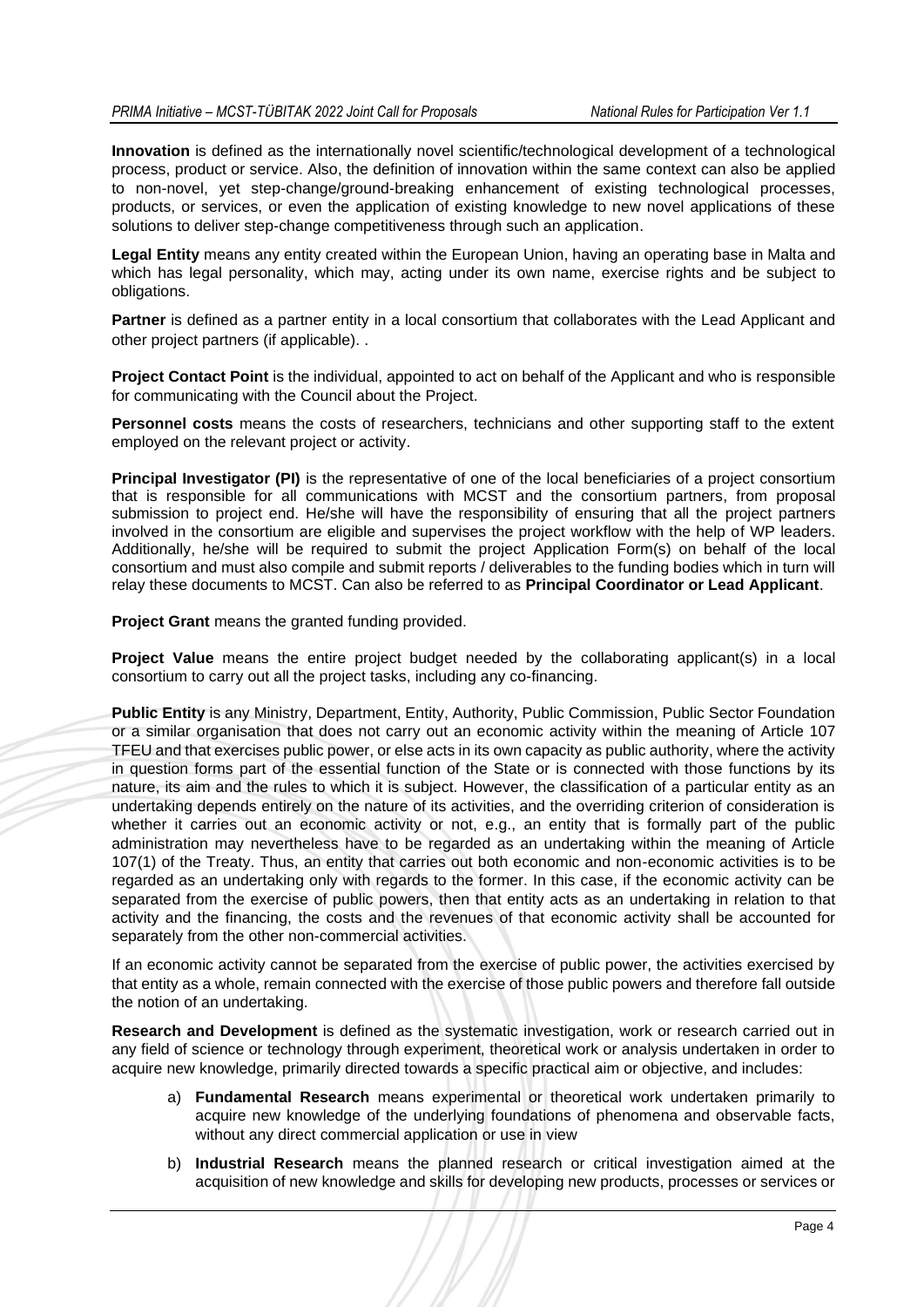for bringing about a significant improvement in existing products, processes or services. It comprises the creation of components parts of complex systems, and may include the construction of prototypes in a laboratory environment or in an environment with simulated interfaces to existing systems as well as of pilot lines, when necessary for the industrial research and notably for generic technology validation

c) **Experimental Development** means acquiring, combining, shaping and using existing scientific, technological, business and other relevant knowledge and skills with the aim of developing new or improved products, processes or services. This may also include, for example, activities aiming at the conceptual definition, planning and documentation of new products, processes or services.

Experimental development may comprise prototyping, demonstrating, piloting, testing and validation of new or improved products, processes or services in environments representative of real-life operating conditions where the primary objective is to make further technical improvements on products, processes or services that are not substantially set. This may include the development of a commercially usable prototype or pilot which is necessarily the final commercial product, and which is too expensive to produce for it to be used only for demonstration and validation purposes.

Experimental development does not include routine or periodic changes made to existing products, production lines, manufacturing processes, services and other operations in progress, even if those changes may represent improvements.

**Research and knowledge-dissemination organisation** means an entity (such as universities or research institutes, technology transfer agencies, innovation intermediaries, research-oriented physical or virtual collaborative entities), irrespective of its legal status (organised under public or private law) or way of financing, whose primary goal is to independently conduct fundamental research, industrial research or experimental development or to widely disseminate the results of such activities by way of teaching, publication or knowledge transfer. Where such entity also pursues economic activities the financing, the costs and the revenues of those economic activities must be accounted for separately. Undertakings that can exert a decisive influence upon such an entity, in the quality of, for example, shareholders or members, may not enjoy preferential access to the results generated by it.

**Start Date** means the date which is stated in the grant agreement for the official start of the project.

**Start of Works** means the earlier of either the start of construction works relating to the investment, or the first legally binding commitment to order equipment or any other commitment that makes the investment irreversible. Buying land and preparatory works such as obtaining permits and conducting feasibility studies are not considered start of works. For take-overs, 'start of works' means the moment of acquiring the assets directly linked to the acquired establishment.

**Subcontracted Activity** means any activity related to the project, (including but not limited to consultancy), which is not carried out directly by a beneficiary or its employees but is carried out by any third party (local or foreign) individual, company, partnership or entity, under whatsoever terms and conditions.

# <span id="page-5-0"></span>**2. Eligibility for Participation**

### <span id="page-5-1"></span>**2.1 Eligibility**

Any Public Entity / Public Research and Knowledge-dissemination Organisation, registered in Malta, that does not carry out an economic activity within the meaning of Article 107 TFEU may apply and will be eligible for funding subject to the terms and conditions laid out in this document and, the conditions for eligibility.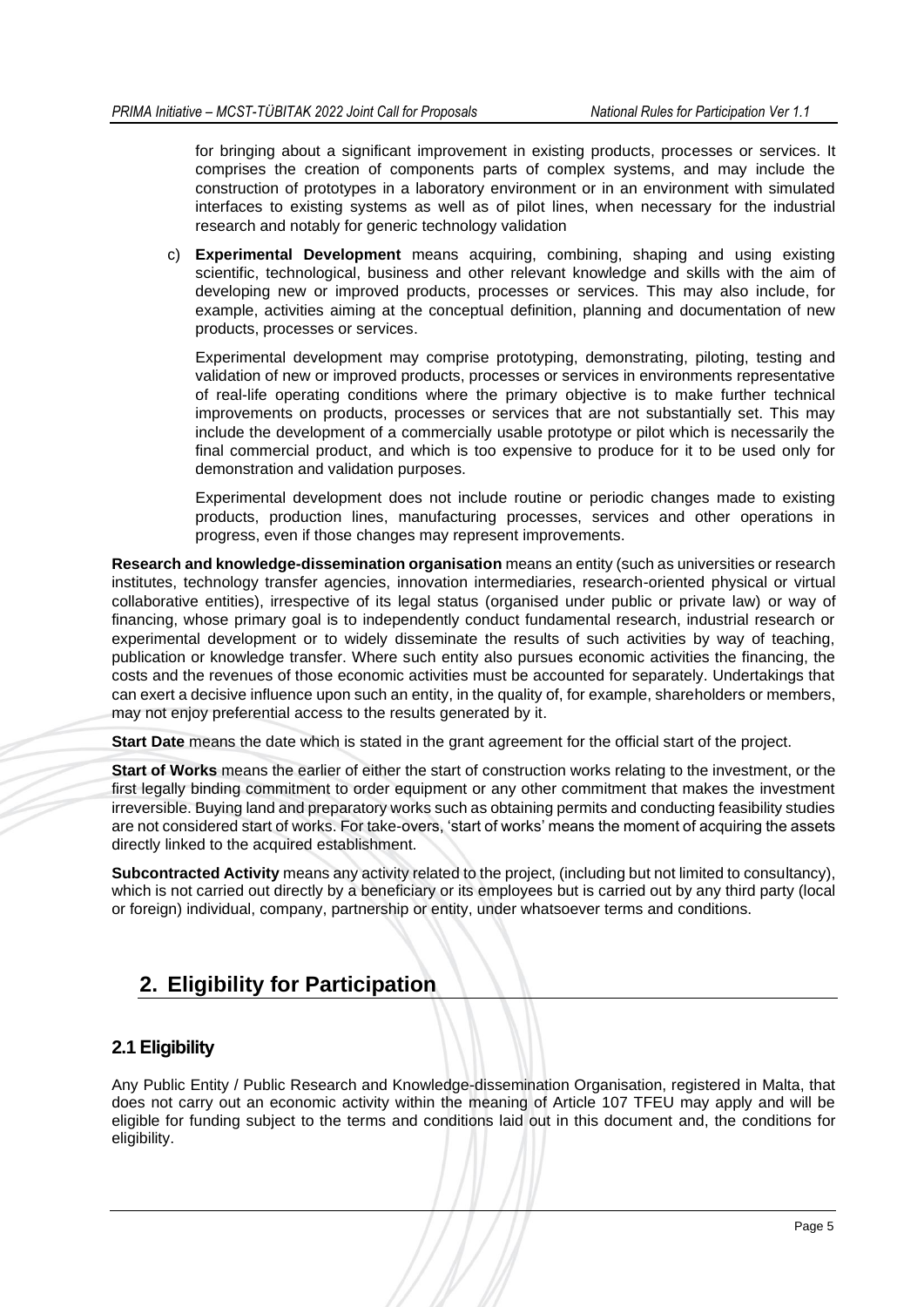All applications should be accompanied by the relevant declarations duly completed as Annexes to the Application Form. Other forms of documentation can be requested depending on the nature of the eligible entity. If the review of these documents may result in too high an exposure risk to the Council, the Applicant will no longer be entitled to participate in the project.

Any applicant(s) that at the time of proposal submission is considered by MCST to be non-compliant with respect to Grant Agreement obligations on other active projects funded by MCST, may be immediately deemed ineligible at application stage, or will not be awarded funding under this programme. This also applies to situations whereby the applicant is outside approved project timelines on other projects funded by MCST, and where the applicant is in recognised default.

# <span id="page-6-0"></span>**3. Funding Criteria**

The funds for the national beneficiaries participating in the project consortium will be made available in accordance with these rules and regulations.

# <span id="page-6-1"></span>**3.1 Project Duration**

Project duration should be a maximum of 24 months. The earliest possible starting date for projects will be fixed at the beginning of the contract negotiations with the national funding organisations and should ideally be within the first 3 months since the publishing of the results.

# <span id="page-6-2"></span>**3.2 Application Process**

Applicants are to submit an application for financial assistance under this scheme before the Start of Works.

The application process consists of a one-stage submission process. The PI of each country shall be responsible to submit the Joint Application Form to the respective Managing Authority. Malta-based PIs should submit the Joint Application Form and a National Administrative form with Annexes to MCST on [prima.mcst@gov.mt](mailto:prima.mcst@gov.mt) on behalf of the local consortium. Malta-based project partners may choose to submit their own annexes directly to MCST.

It should be noted that emails larger than 6MB shall be automatically rejected by the system. The applicant may make use of cloud storage. All received applications shall be acknowledged by email.

Failure by any of the PIs to submit the application form to the respective national Managing Authority will render the entire proposal ineligible.

Only complete Application Forms shall be considered.

# <span id="page-6-3"></span>**3.3 Submission Deadline**

Deadline for submission of Application Form is 16<sup>th</sup> May 2022 (23:59 CET)

# <span id="page-6-4"></span>**3.4 Budget and Grant Value**

The total maximum National Budget for this Call is of €200,000.

The maximum amount national partner/s can request per project is €100,000.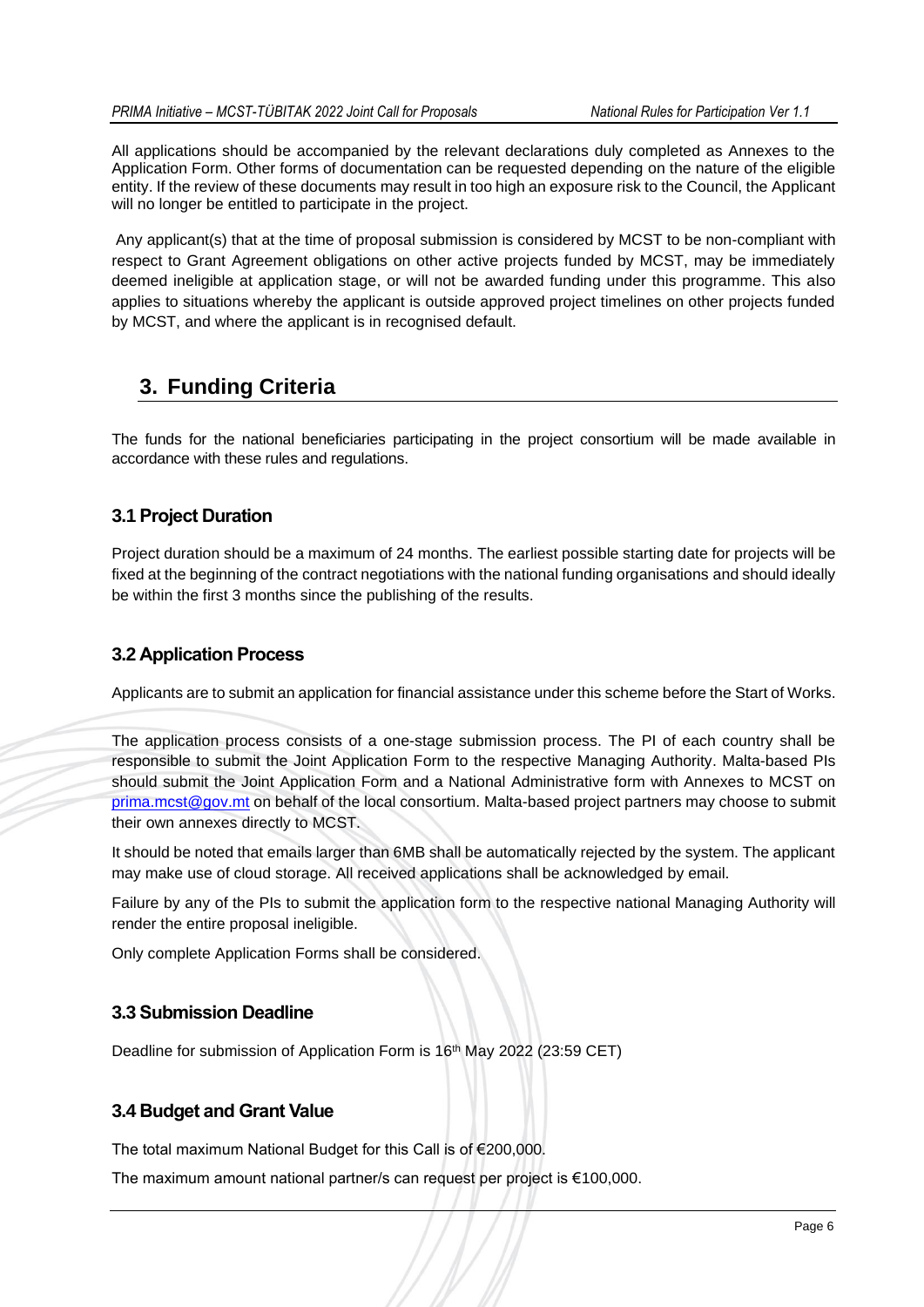Funding for successful project submissions will be based on a periodic cash advance and will be regulated through a contractual agreement establishing the terms and conditions governing the financing of the project.

Funding under this scheme is made available on the basis that an Applicant does not benefit from any other grant or financial incentive in respect of the expenses related to execution of the project.

# <span id="page-7-0"></span>**3.5 Project Contact Point**

The Lead Applicant shall appoint a Project Contact Point. The Project Contact Point shall have the following responsibilities:

- To ensure compliance with their obligations in terms of the Contractual Agreement.
- To compile Periodic Reports and Final Reports including their timely submissions and effective execution of the project.
- To ensure the submission of all required financial reporting as per the Contractual obligations for the partner.
- To execute the project activities according to set timeframes and deliverables.

## <span id="page-7-1"></span>**3.6 Deliverables**

#### **Mandatory deliverables**

The project plan must give details of certain activities which are required by the Council. These should be included as deliverables in the project proposal and include:

- 1. A showcase of the project to the general public by the National project partner(s) through:
	- The publication of at least two (2) articles per year in local newspapers, online platforms or magazines. These should not contain intellectual property but should raise awareness about the project and its benefits.
	- The organisation of at least one (1) half-day event to be held at the Council's premises or as otherwise directed by the Council.
- 2. Reporting on project progress as per the list hereunder in line with the templates provided by the Council.
	- End of Stage Technical and Scientific Reports.
	- End of Stage Financial Report;
	- End of Project Technical and Scientific Report;
	- End of Project Audited Financial Report.

The reports are to include sufficient evidence on the achievement of the project objectives as well as the parameters indicated in the application.

Changes to the project objectives, work-packages and all the parameters committed in the applications are to be detailed, justified and approved by the Council.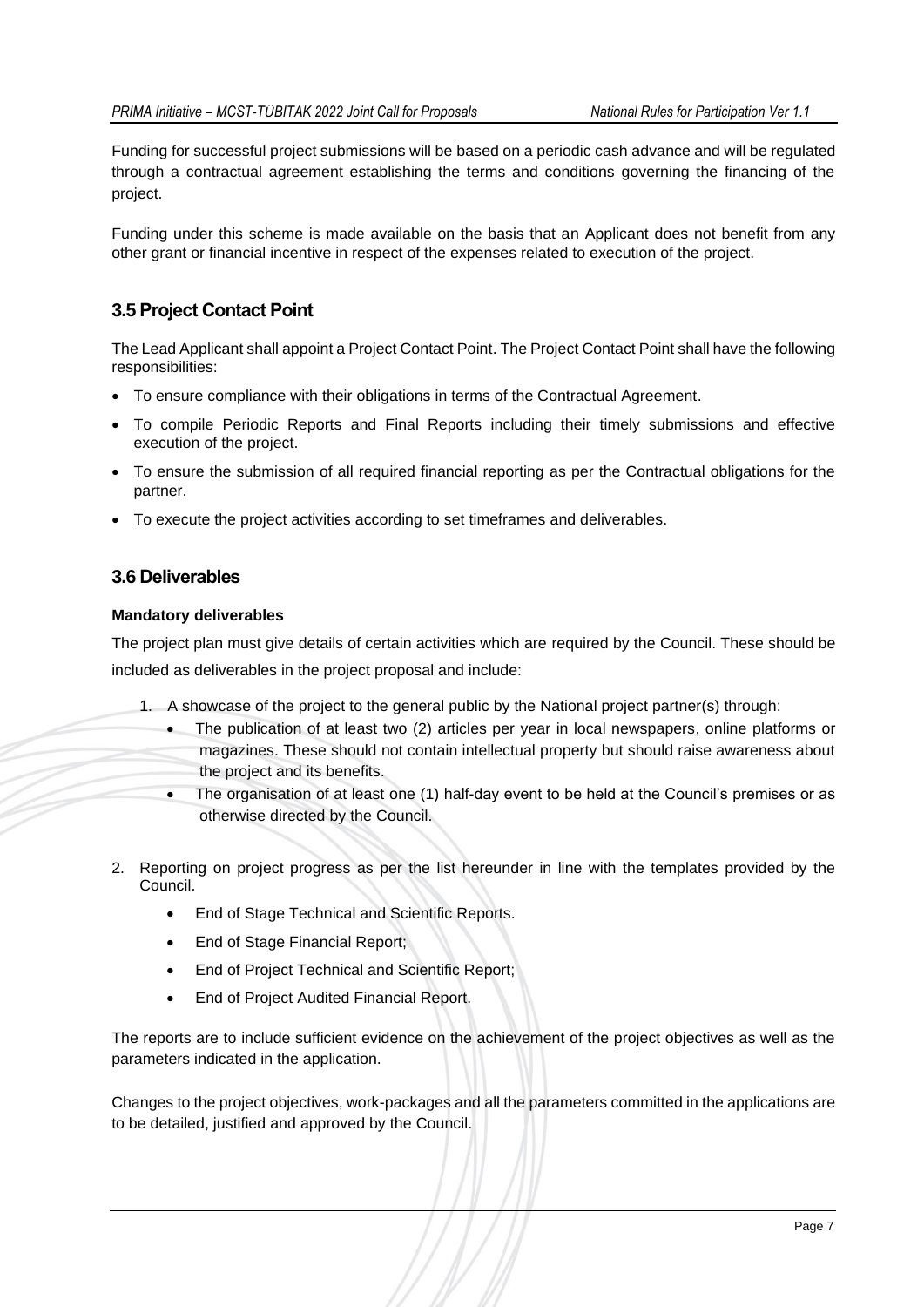#### **Recommended deliverables**

Further to the mandatory deliverables, the Council invites applications to also include deliverables as recommended below, subject to the nature of the project:

- 1. Monograph/s and/or peer-reviewed paper/s for accepted publication in international journal/s and/or of repute based on the work carried out throughout the Project. The subscription levels, Impact Factor and open access should be considered in the selection of journals and conferences. Similar papers published on open access media would also be considered favourably.
- 2. Oral presentation/s at international conference/s on the work carried out through the Project.
- 3. The attainment of undergraduate degrees and/or postgraduate degrees and/or post-doctoral research. In cases where the project duration is insufficient for the purpose of submitting a degree, there has to be a commitment to complete the degree outside the duration of the project utilising other sources of funding.
- 4. Registration of a patent or other Intellectual Property Rights stemming from the Project, in Malta as well as in any other country (in line with non-State Aid declarations included in the National Application Form).
- 5. Commercial commitments such as technology innovations to be included in a beneficiary's existing product or service (in line with non-State Aid declarations included in the National Application Form).
- 6. Commercial commitments such as technology transfer licences (in line with non-State Aid declarations included in the National Application Form).

# <span id="page-8-0"></span>**4. List of Eligible and Ineligible Costs**

### <span id="page-8-1"></span>**4.1 Eligible Costs**

Eligible direct costs are those costs incurred directly by the beneficiary (or beneficiaries) during the duration of the project and used primarily for the purpose of achieving the objectives of the project.

All expenses must be incurred between the Start Date and the End Date of the project and must be limited to the budgeted value.

#### **a) Personnel Costs**

Wages of researchers and technical personnel, and other supporting staff, to the extent and for the duration that they are directly engaged on the approved research project.

- i. All employees in respect of whom wage costs are claimed must be registered with JobsPlus and covered by a valid contract of employment in terms of the national legislation on employment.
- ii. Personnel Costs related to Project Management are limited to 10% of the project value.
- iii. Students can be engaged on the project and paid an annual stipend of €6,000 when reading for a Master's degree or an annual stipend of €8,000 when reading for a Doctoral degree. Note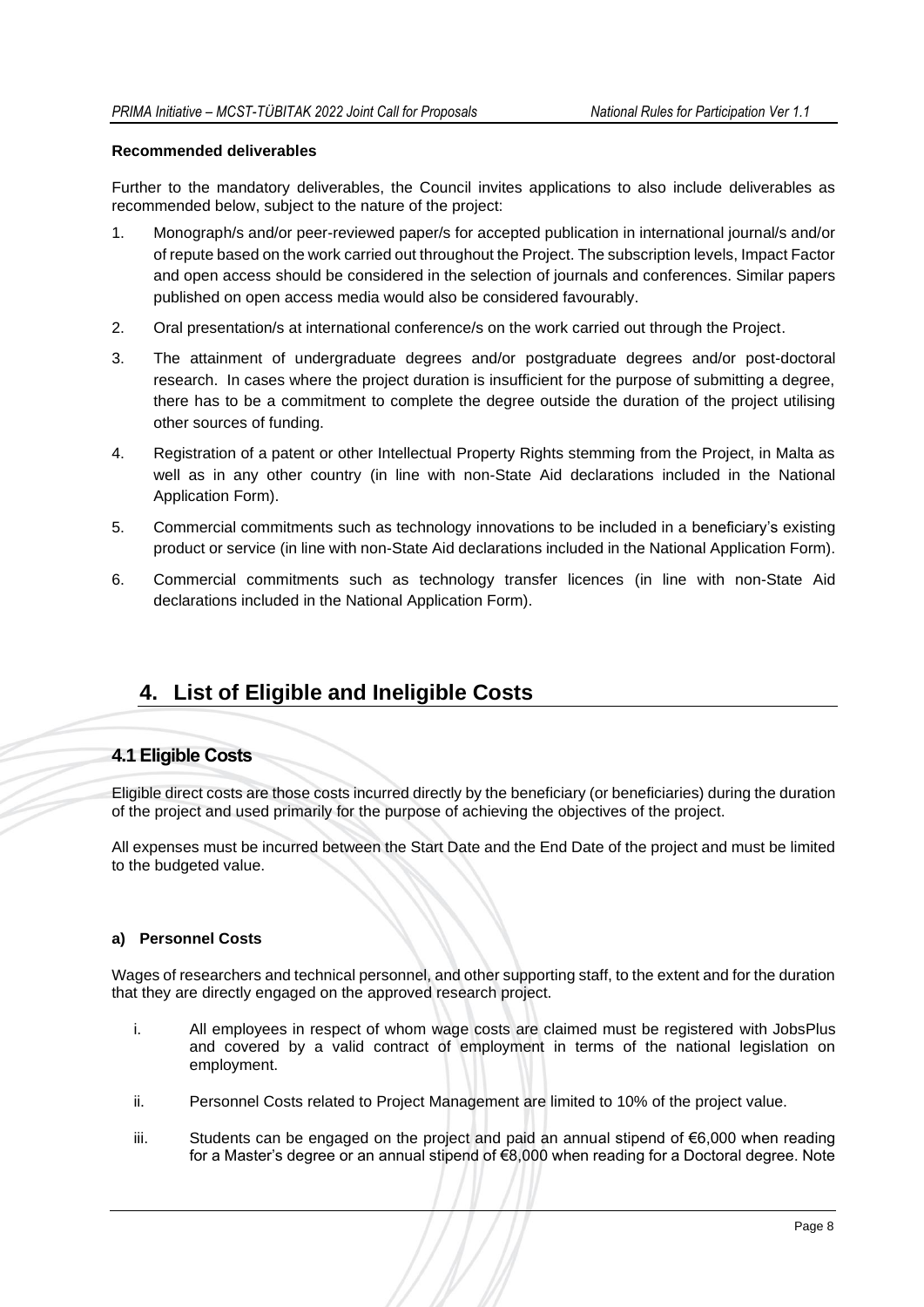that for every engaged student, a full-time researcher must be employed by the applicant to specifically work on the awarded research project.

iv. Personnel costs are calculated as follows:

The hourly rate (z) is calculated using the formula:  $\epsilon$  z = (basic salary + allowances) / yearly workable hours as *per* the employee's contract of employment with the applying entity. The total hours worked on the awarded research project by a full-time employee shall not exceed 1760 hours per annum.

Eligible salaries are pinned to the following hourly rates (including National Insurance and Inland Revenue and allowances) and personnel limits per project:

| <b>Role in Project</b>                                                  | <b>Hourly rates</b>         | Limits per project |
|-------------------------------------------------------------------------|-----------------------------|--------------------|
| Management or equivalent                                                | Up to $\epsilon$ 50.00/hour | Max 2 per project  |
| Senior Researcher* or<br>equivalent                                     | Up to $\in$ 35.25/hour      | No limits          |
| Researcher <sup>¥</sup> or equivalent                                   | Up to $\in$ 25.25/hour      | No limits          |
| Operational, technician,<br>research support assistant or<br>equivalent | Up to € 13.85/hour          | No limits          |

*The rates stated in the table above are for the year 2022. For subsequent years, a 5% increase per year is allowed.* 

\*The term 'senior researcher' is to be used for a postdoctoral researcher with a specialist and high level of local and international experience in the field. Individuals possessing a high level of experience in industry can still be considered.

¥The term 'researcher' is to be used for a Bachelor's, Master's or a PhD degree holder and hence the hourly rate should be equivalent to the degree held by the relevant individual.

Personnel in salary brackets that are higher than those noted above will only be reimbursed at the rates of the eligible brackets above depending on their role in the project. The hourly rates will have to be noted in the Budget Breakdown Form (Annex VIII). In the case of existing personnel, names of individuals will also have to be noted in the Budget Breakdown Form and their respective CVs need to be submitted in the Joint Application Form (Section 3).

v. Filled time sheets are to be retained for all personnel, including students, as proof of number of hours spent on the project. Documentation of the utilisation of the employees' internally funded research quota for other research activities is to be retained as this evidence may be required by the auditors.

#### **b) Specialised equipment and research consumables**

Purchase and/or lease of specialised equipment including software. If a specialised laptop/PC is going to be claimed, please specify its usage and specifications.

Purchase of research consumables. The overall value of consumables typically cannot exceed 30% of project value. Proposals with consumables exceeding 30% of the project value need to be discussed at application stage.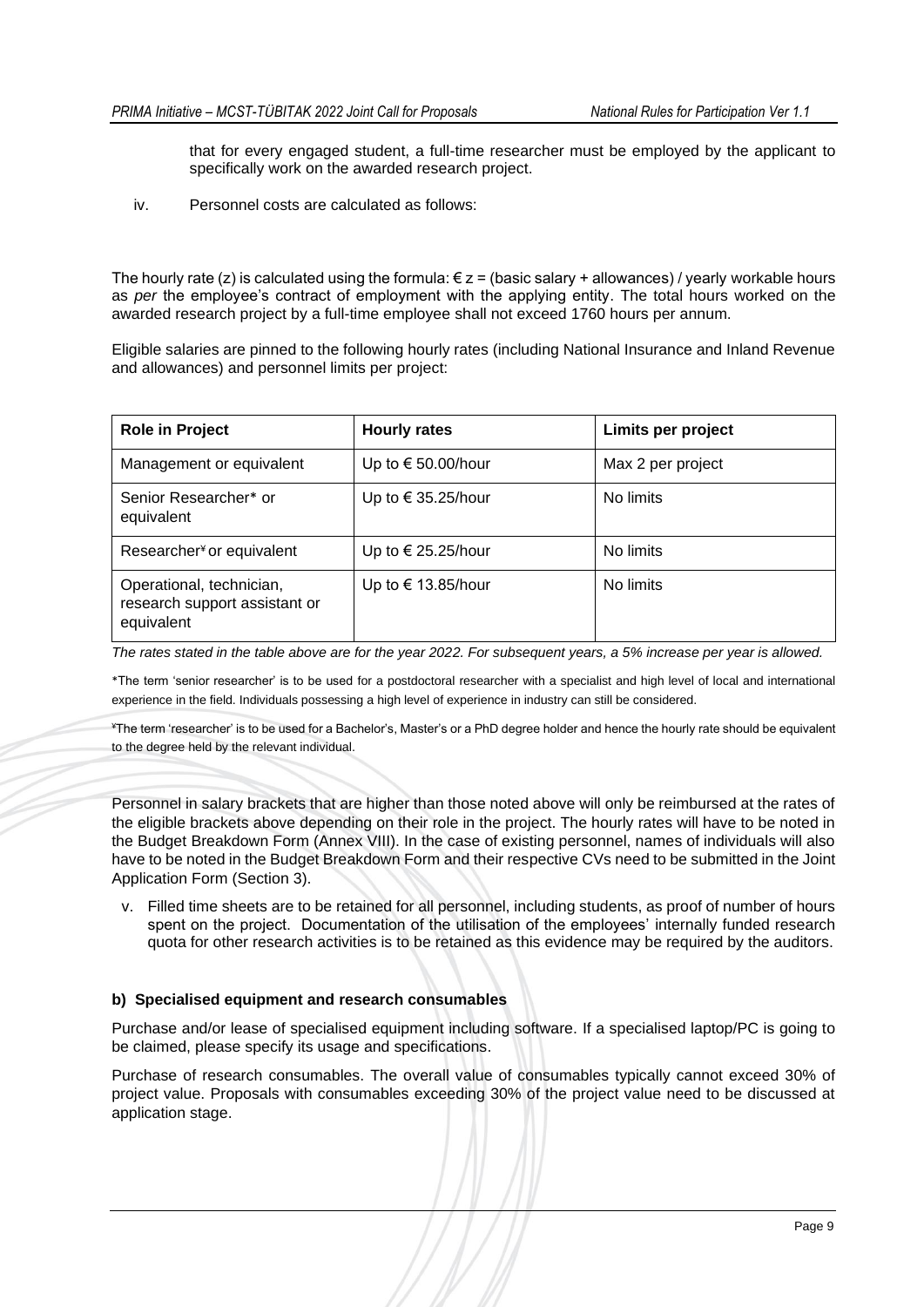#### **c) Travel and Subsistence**

Travel costs that are incurred directly for the execution of the project. For each project, the total duration of scientific visits from one country to another (Malta to Turkey or Turkey to Malta) will not exceed 60 days/year.

Eligible costs under this section include the cost of economy flights, public transport and other expenses that have been incurred for the purpose of the project after selection of the most economic solutions. Per diems are payable for travel up to a maximum of 14 days in a row.

#### **d) Other Operating Expenses**

Other operating expenses incurred directly as a result of the project. These must be approved beforehand by the Council and must not fall under ineligible costs. Details shall need to be provided in the Application Form and ideally would have been discussed with the Call Manager before submission.

#### **e) Costs of IP and knowledge transfer activities**

Costs of knowledge transfer activities and patents bought or licensed from outside sources at arm's length conditions. Such activities should be discussed with the Council at application stage to ensure eligibility.

#### **f) Overheads**

Overheads (also referred to as eligible indirect costs) will be covered at 10% of direct eligible costs, excluding the costs of subcontracting as well as for items of equipment above €5000 and consumables above €5000. Note that for equipment, the capping of €500 is per piece while for consumables, the capping of €500 is for the total amount of consumables per partner.

#### **g) Subcontracted activities**

Subcontracted activities shall be allowed up to a limit of 25% of the project value and must follow fair procurement procedures. Such activities should be discussed with the Council at application stage to ensure eligibility.

#### *Additional Provisions*

Eligible Costs are to conform to the following and are subject to the final audit scrutiny:

- Any expenses incurred during the course of the project must be consistent with the principles of economy, efficiency and effectiveness.
- In the event of purchases of any value, private entity partners are required to demonstrate adequate marketing testing.
- Public entity partners are to follow Public Procurement Regulations in their entity.
- Any calls for the recruitment of personnel on a project is to be conducted in a strictly transparent manner and is to include a public call in the form of an online advert and interview process.
- Commercial transactions between any applicants or consortium partners, or between any applicants or a consortium partner and a company with similar shareholding to a consortium partner, is not allowed. All transactions need to be carried out in line with the arm's length principle outlined in Section 1.3.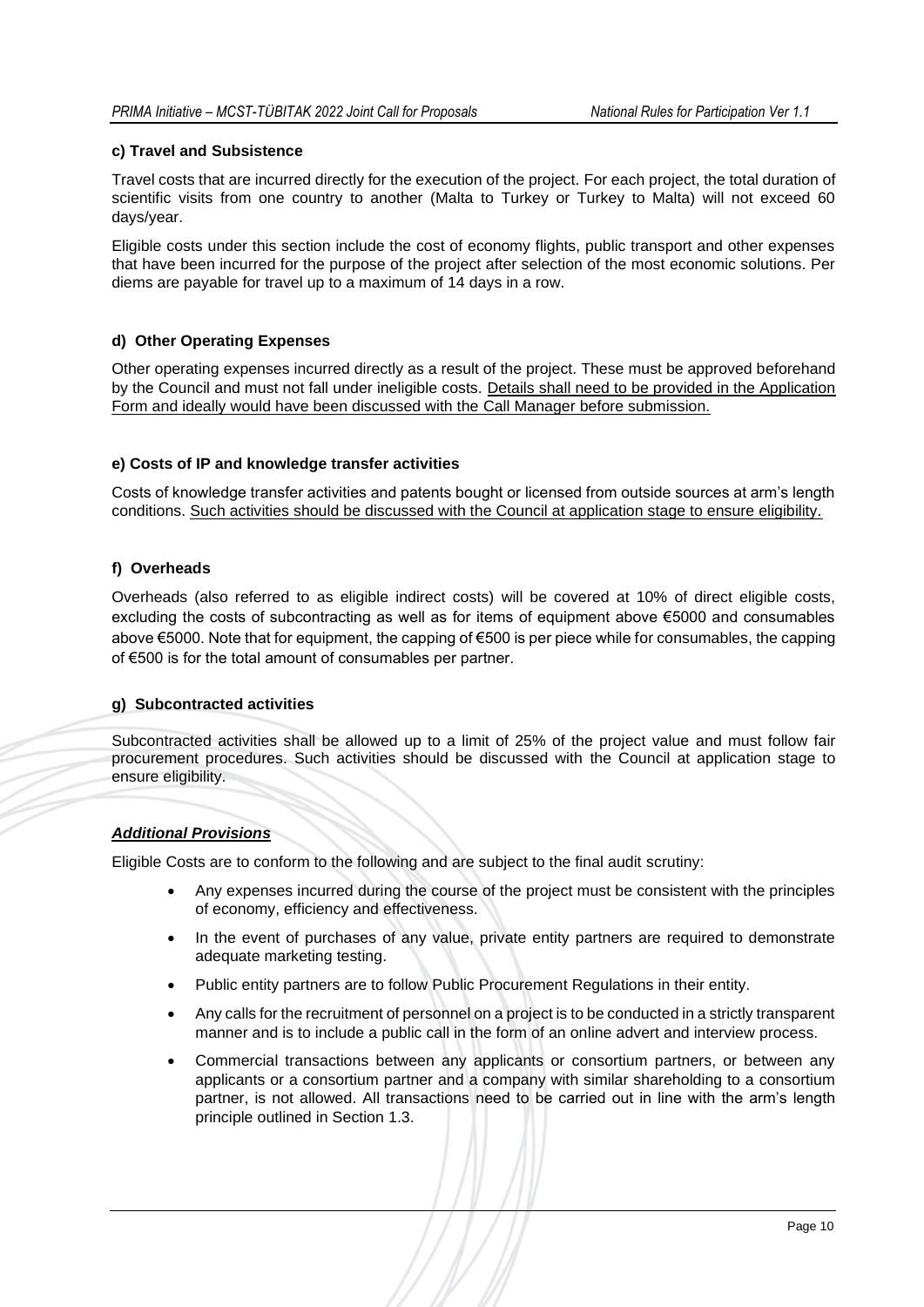### *Aid Intensity*

The financial contribution to a beneficiary where State Aid is not applicable shall be 100% of the eligible costs incurred by that beneficiary.

Should at any point in time the Council or any other relevant entity deems that the project constitutes State Aid, the beneficiary will be required to follow State Aid Regulations and this in turn may result in the recovery of funds.

## <span id="page-11-0"></span>**4.2 Ineligible Costs**

The following expenditure shall be considered as ineligible costs:

- Expenses related to loans, interest, etc.
- Recoverable value added tax.
- Expenses which are recoverable through other funding mechanisms.
- Re-purchase of equipment originally procured through other funding mechanisms.
- Purchase of equipment and services from partners or their subsidiaries.
- Opportunity costs related to foregone production and production downtime arising from the allocation of resources to the Project.
- Any activity related to the reproduction of a commercial product or process by a physical examination of an existing system or from plans, blueprints, detailed specifications or publicly available information.
- Standard office equipment.
- Personnel hours for travelling.
- Any other costs not listed down in Section 4.1. Any line items not seen to be compliant with the nature of the programme will be subtracted from the grant.

# <span id="page-11-1"></span>**5. Evaluation**

Proposal applications will be checked for eligibility by both Managing authorities. The Lead Applicant will be required to submit a copy of the **Joint Application Form and the National Administrative Form with Annexes** to the Council, which may be downloaded from the Council's website or by contacting the Council. Any discrepancies will result in the overall proposal being ineligible.

The Council may undertake a due diligence exercise through its contractors for the purpose of administrative compliance. Further assurances, such as bank guarantees, may be required at the discretion of the Council.

Proposals that pass the eligibility check will then be scientifically evaluated. Each Managing Authority will follow their own scientific evaluation process and a final decision is taken by a Joint Committee that has equal representation of experts from both countries. The Joint Committee will decide which projects will be chosen for funding, in accordance with the stipulated evaluation criteria that may be found in the Call Text.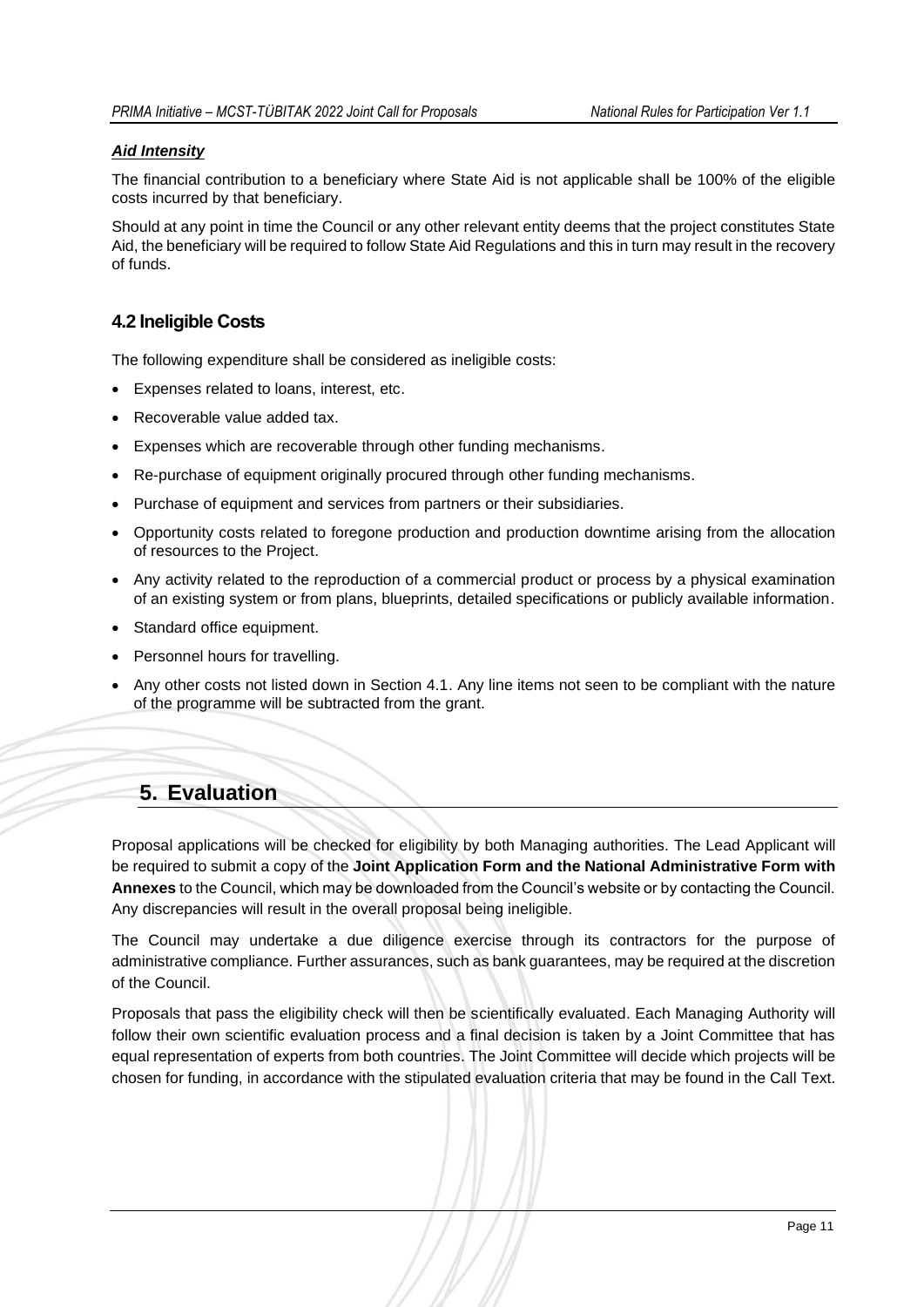# <span id="page-12-1"></span><span id="page-12-0"></span>**6. Post Selection Process**

### **6.1 The Grant Agreement**

For each project approved for funding, individual **Grant Agreements** will be signed between the successful Applicant(s) and the Malta Council for Science and Technology. This Agreement will act as the basis for project funding and will regulate the transfer of funds to National beneficiaries based on these regulations.

The Principal Investigators from both countries have to decide with the project partners on a common starting date for the project and send this information to the Managing Authorities in order to ensure that the National Contracts are synchronised in time to cover all the periods of the project.

The Council reserves the right not to proceed with signing any National Grant Agreement in the event that doing so would be too high an exposure risk to the Council.

The Project Contact Point must provide two (2) images related to the project and an abstract upon signing the Grant Agreement. These will be used to publicise the award.

### <span id="page-12-2"></span>**6.2 Start Date and End Date**

The project will start on a pre-determined date as agreed by all the respective parties and determined in the Grant Agreement, in line with Section 3.1 of the National Rules for Participation. The Start Date should be within 3 months of the publishing of results.

In view of the particular nature of the Grant Agreement, the said agreement will not be signed simultaneously by all parties but will be signed by all the parties separately. Each party will signify the date of signing and the Grant Agreement will come into force on the date on which the final signature is made thereon (hereinafter the "Agreement Date").

Between the Agreement Date and the Start Date, the Project Contact Point should ensure that all activities required for a smooth project start are completed.

To be eligible for funding, all expenses must be incurred between the Start Date and the End Date of the Project.

### <span id="page-12-3"></span>**6.3 Double Funding**

Funding under this joint initiative is made available on the basis that the Applicant has not benefited and will not benefit from any other grant or financial incentive of whatever nature, applied for and/or utilised for the same scope as that subject of the funding requested under this joint initiative. Provided that, in the case where the application covers work that is part of a larger project, the Applicant must submit a table as an appendix to the application form that shows a comprehensive list of the items of work and the source of funding for each item.

The Applicant will be required to sign a declaration to this effect and authorising the Council to exchange essential information related to the project with other funding agencies, both local and overseas, for any necessary checks.

#### <span id="page-12-4"></span>**6.4 Project Extensions**

Time extension requests will need to be approved by the Joint Committee.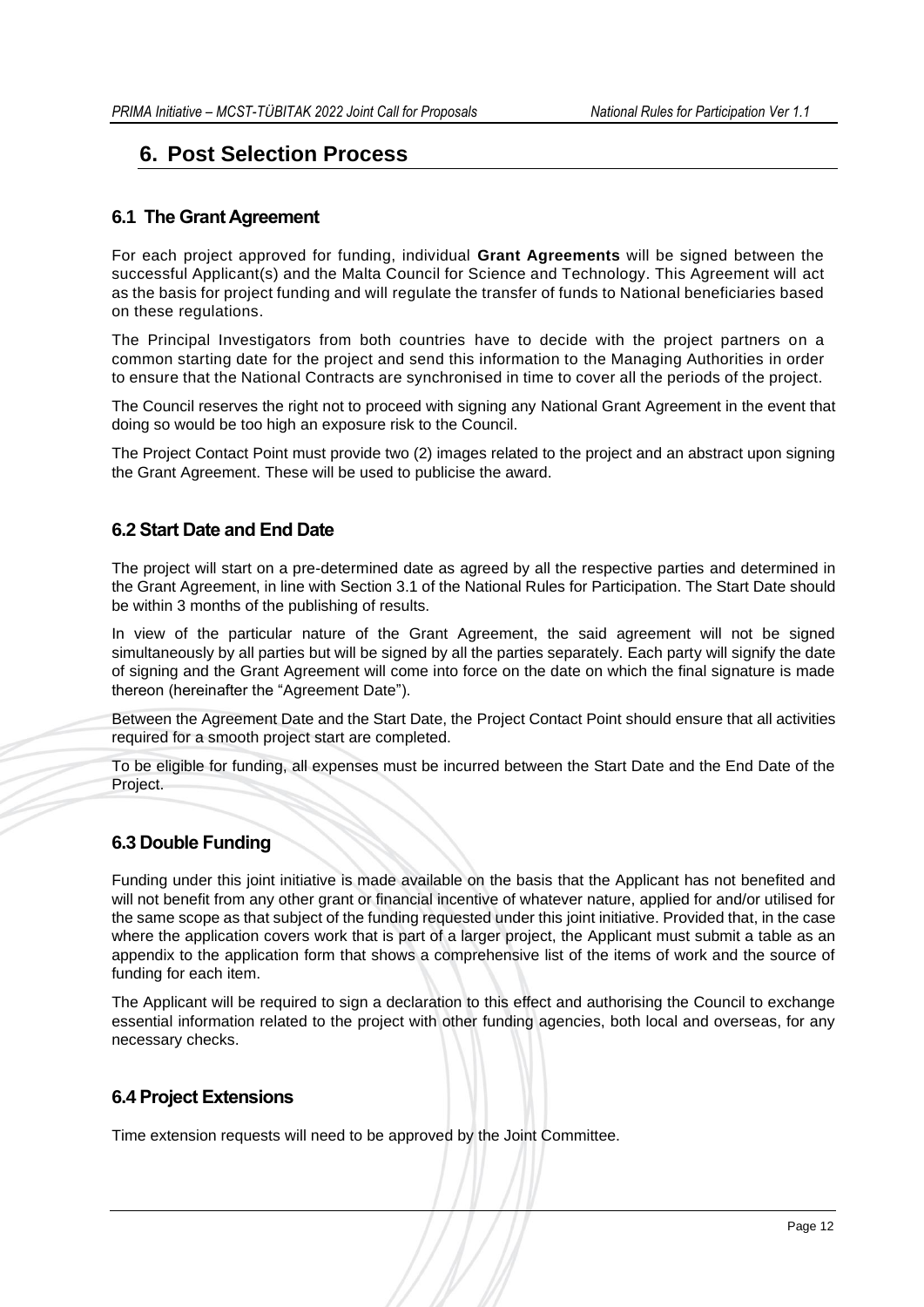# <span id="page-13-0"></span>**7. Funding, Management and Progress Monitoring**

# <span id="page-13-1"></span>**7.1 Allocation and Disbursement of Funding**

Following the termination of the project or expiry of the Grant Agreement, the Project Contact Point will be required to submit a Final Technical Project Report for the whole project, thus covering the work undertaken.

For the purpose of funding and reporting, a project submission shall be divided into a number of Stages. Each Stage shall be of 12 months duration. Funding for any one Stage shall not exceed 80% of the total project financial contribution due. Total financial contribution over the lifetime of the project shall not exceed the funding limit as established in the Grant Agreement, irrespective of actual expenditure.

The periodic funding will be allocated according to the following schedule:

1. For the first Stage, the Council will make an initial advance payment of 100% of the due financial contribution in relation to that particular Stage. This will be calculated on the Applicant's component of projected expenditure for that Stage and include both direct and indirect costs.

In the case of a single-stage project (one 12-month period), the Council will make an advance payment to the applicant equivalent to 80% of the due financial contribution calculated on the projected costs. This will include both direct and indirect eligible costs.

2. At the end of each Stage, the Project Contact Point will be required to submit a Technical Stage Report and a Financial Stage Report to the Council with details of actual expenditure over the past stage, together with an updated forecast of projected expenditure for the following stage.

Both stage reports have to be approved by the Council before moving to the next stage. This should be in line with the templates for stage and final reports as provided by the Council and annexed to the Grant Agreement.

- 3. For the second Stage, the Council will calculate the due financial contribution in relation to that particular Stage based on the Financial Stage Report submitted. This contribution will be calculated as forecast eligible expenditure, adjusted for any overspend or underspend of the preceding Stage.
- 4. Except for the final Stage of the project, the Council will make an advance payment equivalent to 100% of the due financial contribution in relation to that particular Stage, calculated as in bullet (3) above.
- 5. For the final Stage of the project, the Council will make an advance payment of up to 80% of the due financial contribution calculated as in bullet (3) above. However, the Council shall retain 20% of the total project grant to be transferred only upon successful completion of the project.
- 6. Following the termination of the project or expiry of the Grant Agreement, the Project Contact Point will be required to submit a Final Technical Project Report together with a Final Financial Report for the whole project, thus covering the work and expenditure undertaken. The Final Financial Report needs to be audited by a certified auditor appointed by the Applicant and approved by the Council once submitted. The audit should determine the total eligible costs and compare these to the funds forwarded. The Council reserves the right to appoint an auditor to audit the Project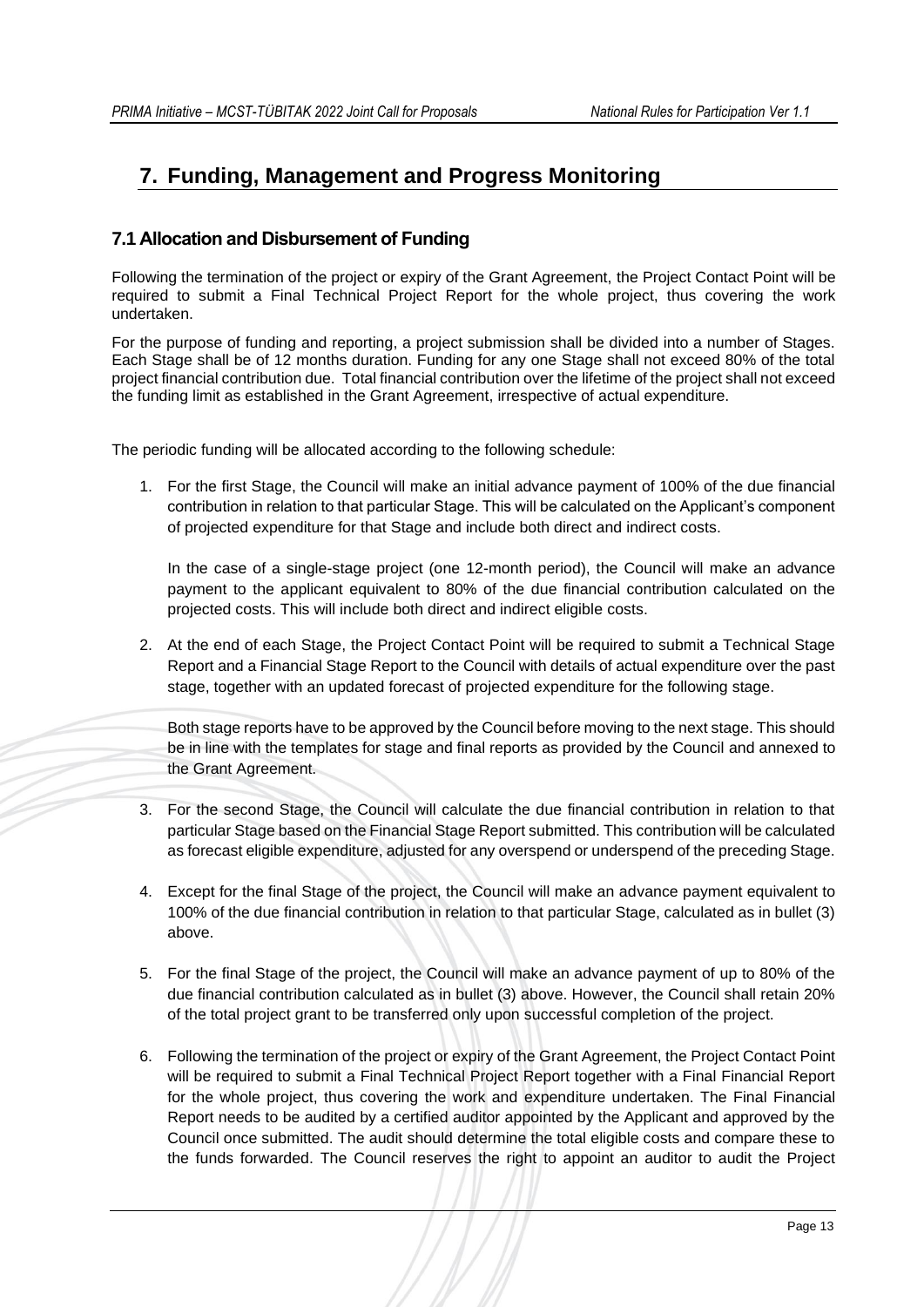Financial Audit as submitted. Failure to submit a timely audited Financial Report may result in the Council recovering all funds disbursed across the project.

7. As soon as the verifications and audits are finalised and cleared, the Council will release the retention money due. In the case of overpayment, the Applicant will be required to refund the underspent amount to the Council within a specific timeframe, or as agreed to with the Council.

The Council reserves the right to alter the funding parameters as deemed appropriate.

### <span id="page-14-0"></span>**7.2 Dissemination & Externalisation**

Any articles and text material related to the project should include the words:

*'Project <Project Name> funded by the Malta Council for Science and Technology and the Scientific Technological Research Council of Turkey (TÜBİTAK) through the MCST-TÜBITAK 2022 Joint Call for R&I projects. This initiative is part of the PRIMA Programme supported by the European Union.*

Any websites or printed material related to the project should also include the MCST logo, the TÜBİTAK logo, the PRIMA logo and the European Union Logo.

During the term of Agreement and for five (5) years thereafter, the Applicant shall include and prominently feature the MCST, TÜBİTAK, PRIMA and EU logos in any publicity related to the project.

All publicity material shall be vetted and approved by the MCST before publication and should make mention of the initiative and the Council. In the case where printed material is published without the required co-labelling, the Applicant shall be obliged to publish a correction at its own expense in the subsequent issue of the publication.

# <span id="page-14-1"></span>**7.3 Reporting**

On the last day of a stage, an End of Stage Technical Report is to be presented to the Council. An End of Stage Financial Report is then to be submitted within one month from the end of the stage.

On the last day of the project, the Project Contact Point is required to submit a Final Technical Project Report. The final audited Financial Report covering the work and expenditure undertaken during the entire project shall need to be submitted by not later than four (4) weeks from the stipulated end of project date.

The Council reserves the right to request additional project-related information.

Approval of the stage reports allows the beneficiary to proceed with the next stage of the project. Approval of the final reports permits the release of the retention.

In the event that a project is found to be in breach of the Grant Agreement or to materially depart from the submitted application, the Council reserves the right to discontinue the award and the applicant may be required to refund the Grant in part or in full. In any such event, the Council may also exclude an applicant from participating in future calls.

The project contact point shall set a schedule for quarterly progress meetings with the Council to take place as part of the reporting work package.

The templates provided by the Council should be used to develop the End of Stage Technical and Financial Reports as well as the Final Technical and Financial Reports.

The End of Stage Technical and Financial Reports shall contain the following details:

(i) An account of project activity and achievements over the past stage compared with the originally submitted application.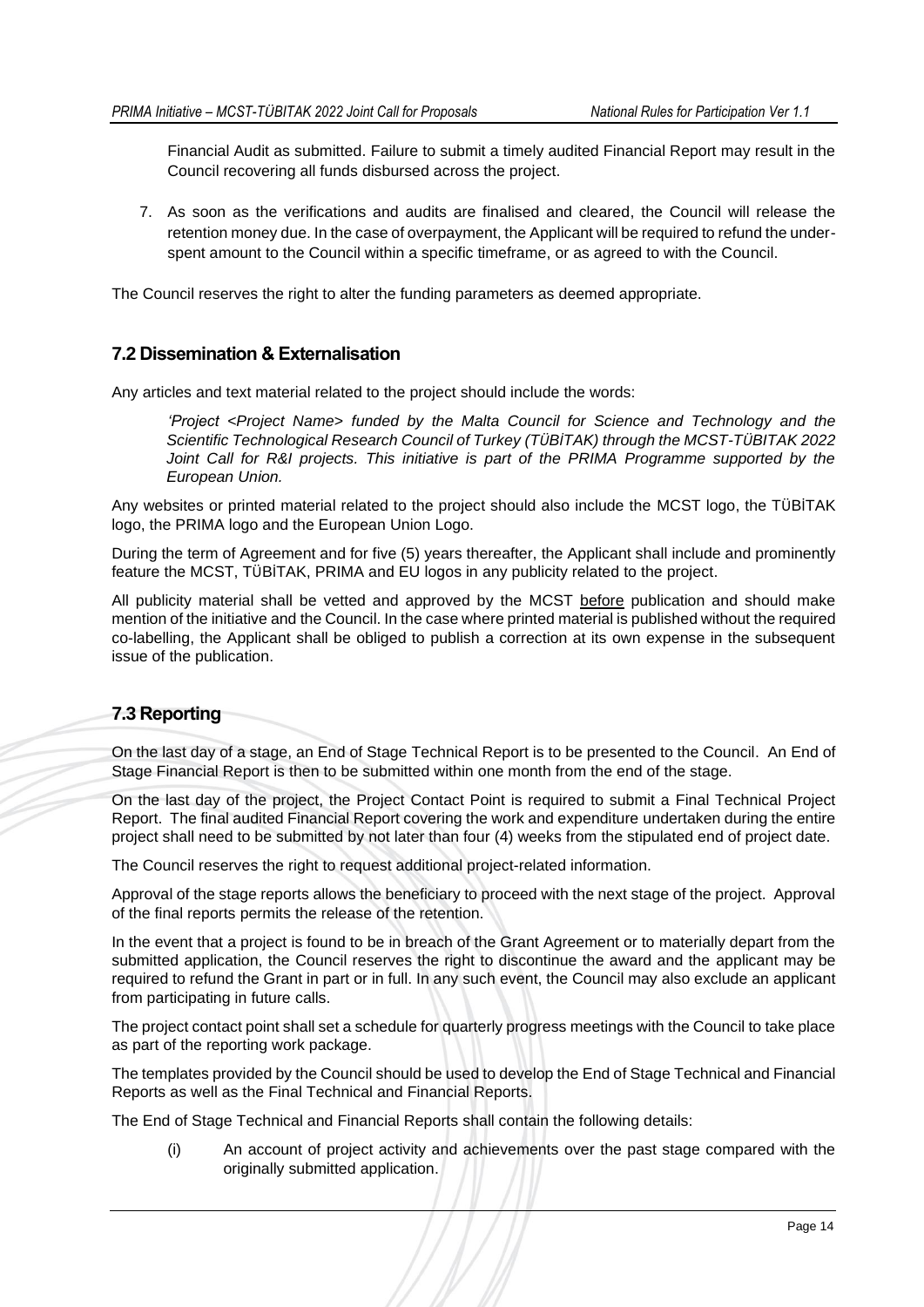- (ii) An account of actual expenditure over the past stage compared with the originally submitted budgeted expenditure. All financial reports must be signed by the person responsible for the financial management and assembled as per the instructions in the Grant Agreement.
- (iii) An updated forecast of project activity and projected achievements for the following stage.
- (iv) An updated forecast of projected expenditure for the following stage.

The beneficiary shall appoint an auditor to conduct a detailed financial audit, following the completion of the project. The audit will consist of, at least, the following checks:

- **Accounts**
- Physical inventory
- Timesheets and payslips / employee contracts
- Receipts for all equipment and consumables
- Bank statements for the Project Account

The Council reserves the right to appoint an auditor to audit the Project Financial Audit as submitted.

### <span id="page-15-0"></span>**7.4 Accountability**

The beneficiaries shall open a specific project bank account and records, clearly distinguishable from their other accounting records. All relevant expenses must be recorded in these accounts. All funding payments by the Council must be deposited in the project bank account.

Eligible expenses must have been determined in accordance with the usual accounting and management principles and practices of the applicant. Direct eligible costs must be backed up with the relevant documentation as specified in the Grant Agreement.

### <span id="page-15-1"></span>**7.5 Supervening Circumstances**

The Project Contact Point is obliged to immediately advise the Council of any internal or extraneous significant event which might affect the validity or implementation of the project. This obligation applies to the entire period between the submission of the Project Application and the completion of the project.

The Council, at its own discretion, shall either give such directives as it deems necessary for the furtherance of the project or re-assess the project in its entirety accordingly.

Failure on the part of the Project Contact Point to respect this obligation may lead the Council to suspend or terminate funding for the project and request a refund of funds already paid out.

If during the course of a project a partner withdraws from the Project Consortium, the Applicant will immediately advise the Council. In this event, the relevant articles of the Project Consortium Agreement and the National Grant Agreement shall apply.

### <span id="page-15-2"></span>**7.6 Default**

If the implementation of a project becomes impossible or if the Applicant fails to implement it, the Council shall be entitled to collect refunds of money already paid out.